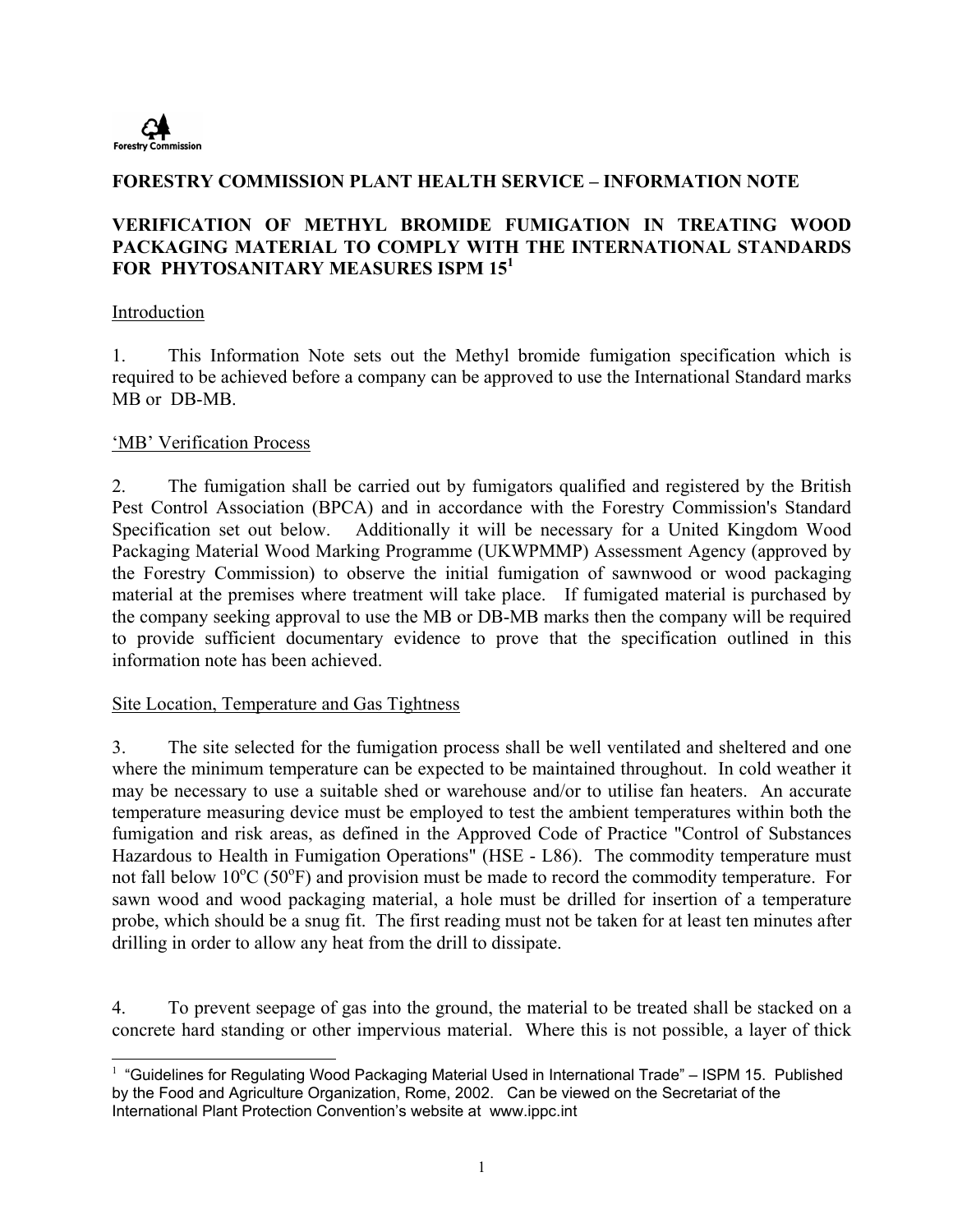plastic sheeting (minimum 1000 gauge - 250 micron) must be employed. If fumigation is to take place in a container, and if there is any doubt about its gas-tightness, the container must be covered and sealed with a gas proof sheet of at least 500 gauge (125 micron) thickness.

## Stacking

5. To allow for maximum gas dispersal and penetration, sawn wood and wood packaging material shall be conventionally stacked to a height not exceeding 5 metres (16 feet). Supports shall be provided to allow free gas/air circulation 0.72 m (2 feet) above the top boards, and beneath the first layer to allow circulation at ground level.

## Covers and Venting

6. The covers to be used must make the temporary enclosure into a gas proof tent by use of impervious material such as heavy duty polythene of at least 500 gauge (125 micron) thickness or laminated films of even better permeability, which must not have been used previously. In adverse weather conditions, two layers of 500 gauge (125 micron) polythene may be required. Covers must be in good repair and any tears and snags made while installing the sheeting over the stack must be mended before the fumigant is introduced. The edges of the cover shall be sealed to the floor using sand snakes and kept in place securely by means of chains, or heavy timber billets. Chains must not be used for sealing the sheet to the floor as these do not ensure a sufficiently gastight seal, A sufficient period of time must be allowed for venting the gas after covers have been removed to bring the Methyl bromide concentration down to below the OES level of 5 p.p.m.

#### Dosage Rates

7. Methyl bromide shall be applied at a dosage of 48g per  $M^3$  (3 lbs. per 1,000 cu ft) for 24 hours based on an ambient temperature level within the fumigation area of  $70^{\circ}$ F (21<sup>o</sup>C) (see also note below). During treatment, additional fumigant must be added, as required and as determined by gas concentration readings, to maintain required gas concentration throughout the period of fumigation'.

| Temperature                   | Dosage    | Minimum concentration $(g/m3)$ at: |       |        |        |
|-------------------------------|-----------|------------------------------------|-------|--------|--------|
|                               | $(g/m^3)$ | 2hrs.                              | 4hrs. | 12hrs. | 24hrs. |
| $\sqrt{21^{\circ}C}$ or above | 48        | 36                                 |       | 28     | 24     |
| $16^{\circ}$ C or above       | 56        | 42                                 |       |        | 28     |
| $10^{\circ}$ C or above       | 64        | 48                                 |       |        |        |

The table below provides a guide to the minimum MB gas levels, which should be as follows.-

The minimum temperature should not be less than 10°C and the minimum exposure time should be 24 hours. Monitoring of concentrations should be carried out at a minimum at 2, 4 and 24 hours.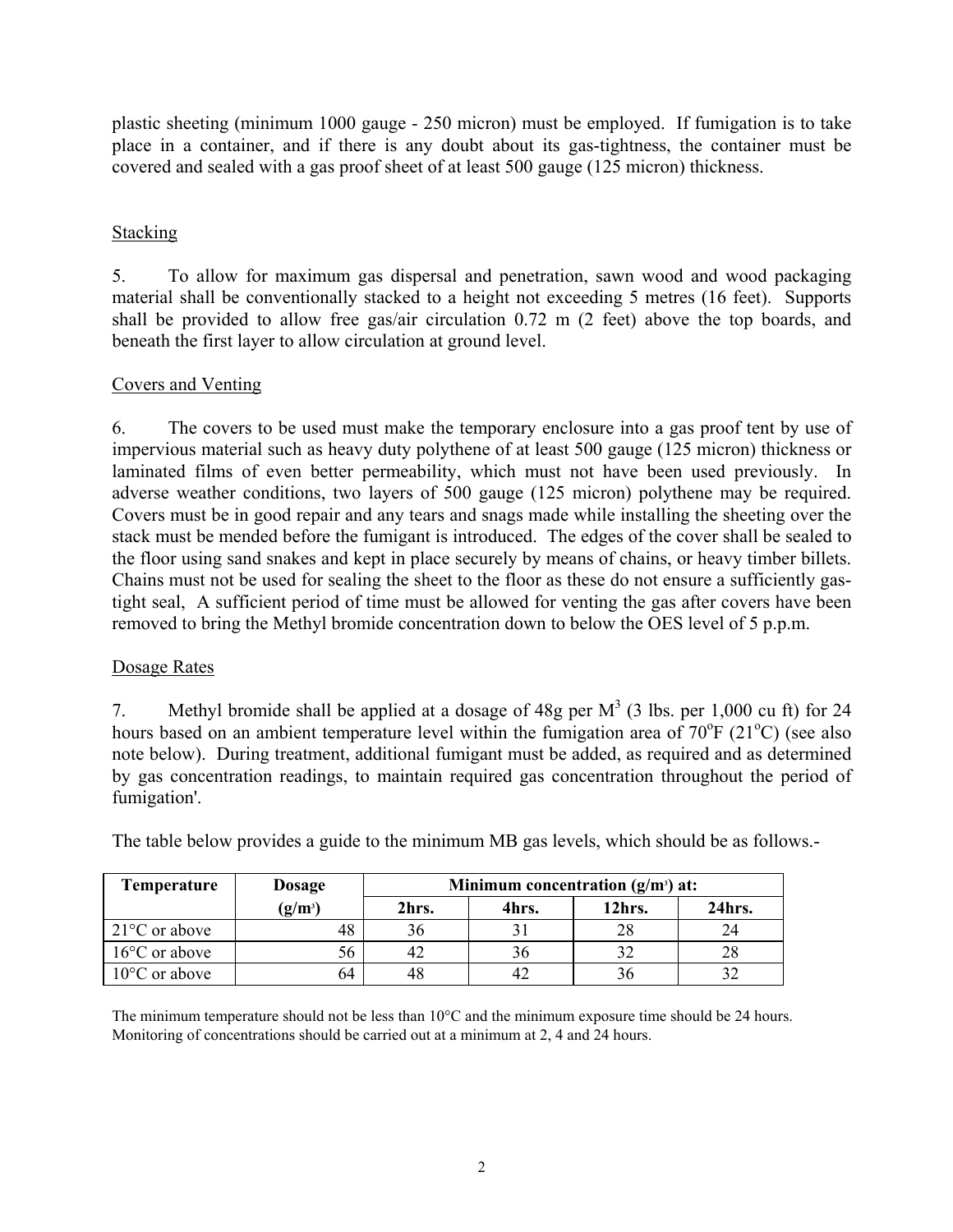NB Fumigation should be performed at an ambient temperature which does not fall below 50°F  $(10^{\circ}$ C) throughout because the target organisms may be in diapause.

# Fans

8. The gas/air mixture shall be circulated below the covers by means of fans. Where the length of stacks exceeds 10 m (32 feet), 2 fans shall be used. Fans need not be used in containers or short stacks not exceeding 4 m (13 ft) unless the fumigant is to be applied through atomiser jets and without the use of a vaporiser. Fans with appropriate capacities must be used to mix the gas, say, within 1 hour.

## Gas Introduction

9. The fumigant must be applied in the gaseous state which shall be achieved either through the use of a standard vaporiser comprising copper tubing coiled and submerged in a hot water bath of at least  $65.5^{\circ}$ C (150 $^{\circ}$ F) temperature or by the use of any other similar device. The fumigant shall be introduced into the fumigation area by means of gas supply lines placed on top of the commodity in the air space created by additional piling (see paragraph 5) and fans shall be used, where appropriate, to ensure adequate dispersal which shall be checked by gas sample lines.

Gas Testing (for concentration levels and leaks)

10. Using a gas analyser such as a thermal conductivity meter , the operator shall be responsible for, at the least, testing gas concentrations after 30 minutes and again 2 hours after commencing operations, and just before the termination of the fumigation. Gas concentrations can be monitored at agreed intervals if necessary. However, checking for leaks, sealing or reductions in concentration levels due and taking appropriate remedial action such as adding more gas are the duties of the fumigation operators. All readings shall be recorded on the Forestry Commission standard Certificate of Completion of Fumigation (see Appendix 1).

#### Records

- 11. The company requesting the fumigation treatment shall keep comprehensive records of the treatments performed for assessment purposes including the:-
- a. ambient temperature, upper and lower limits.,
- b. temperature maintained within the fumigation area, upper and lower limits (readings to be taken from at least 2 points);
- c. temperature of the sawnwood or wood packaging material.'
- d. dimensions of the stacks., (length, breadth and height)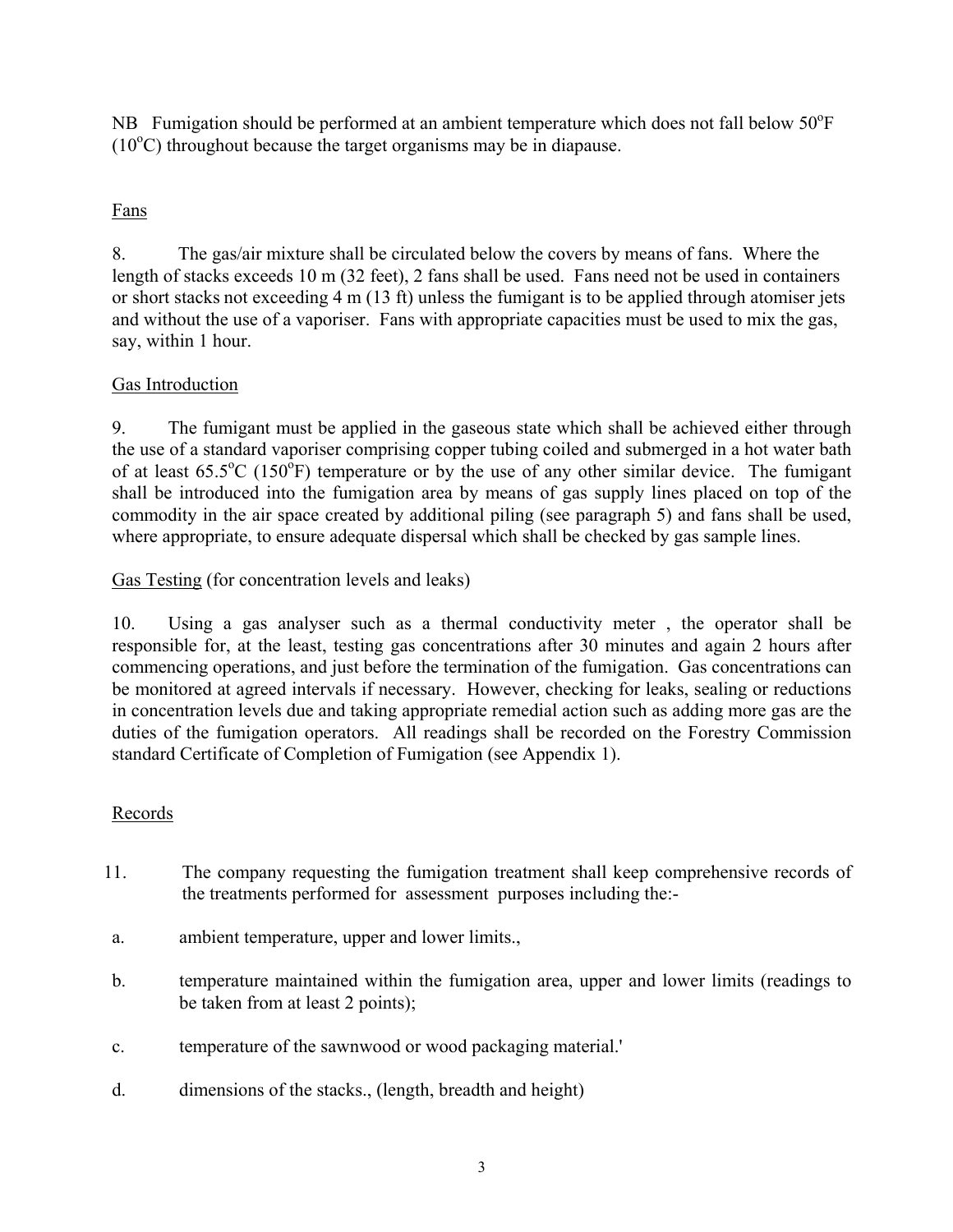- e. volume of fumigant applied initially, booster applications, and final reading (readings to be taken from at least 3 different points at the top, centre and bottom of the fumigation area).,
- f. duration of treatment (start and finish times);
- g. times circulating fans used (on and off);
- h. times heating used (on and off).

#### Certificate of Completion of Fumigation

12. At the end of the work, the fumigator shall provide the company, seeking approval to use the MB or DB-MB marks ,with a fully completed Certificate of Completion of Fumigation, as supplied to him prior to the commencement of operations, (see Appendix 1) certifying that he has carried out the treatment to the requirements specified.

#### Debarking

13. Where the applicant wishes to use the additional mark "DB", together with the MB mark, documentary evidence (i.e. industry, mill, phytosanitary certificates) will have to be provided to show that the wood supplied has been debarked as well as Methyl bromide fumigated. Alternatively, the manufacturer will need to be able to demonstrate that an appropriate inspection system is in place to inspect all wood before it is utilised and that measures are in place to either remove all pieces with bark, or otherwise remove the bark.

**NB**: Strictly speaking, to meet the requirement of ISPM15 and qualify for the use of the DB mark, wood has to be produced from debarked logs. However, as the same outcome is achieved where residual bark is removed after the sawing process and before the wood packaging material is marked, this will be accepted.

Further Information

In case of further enquiries, please contact –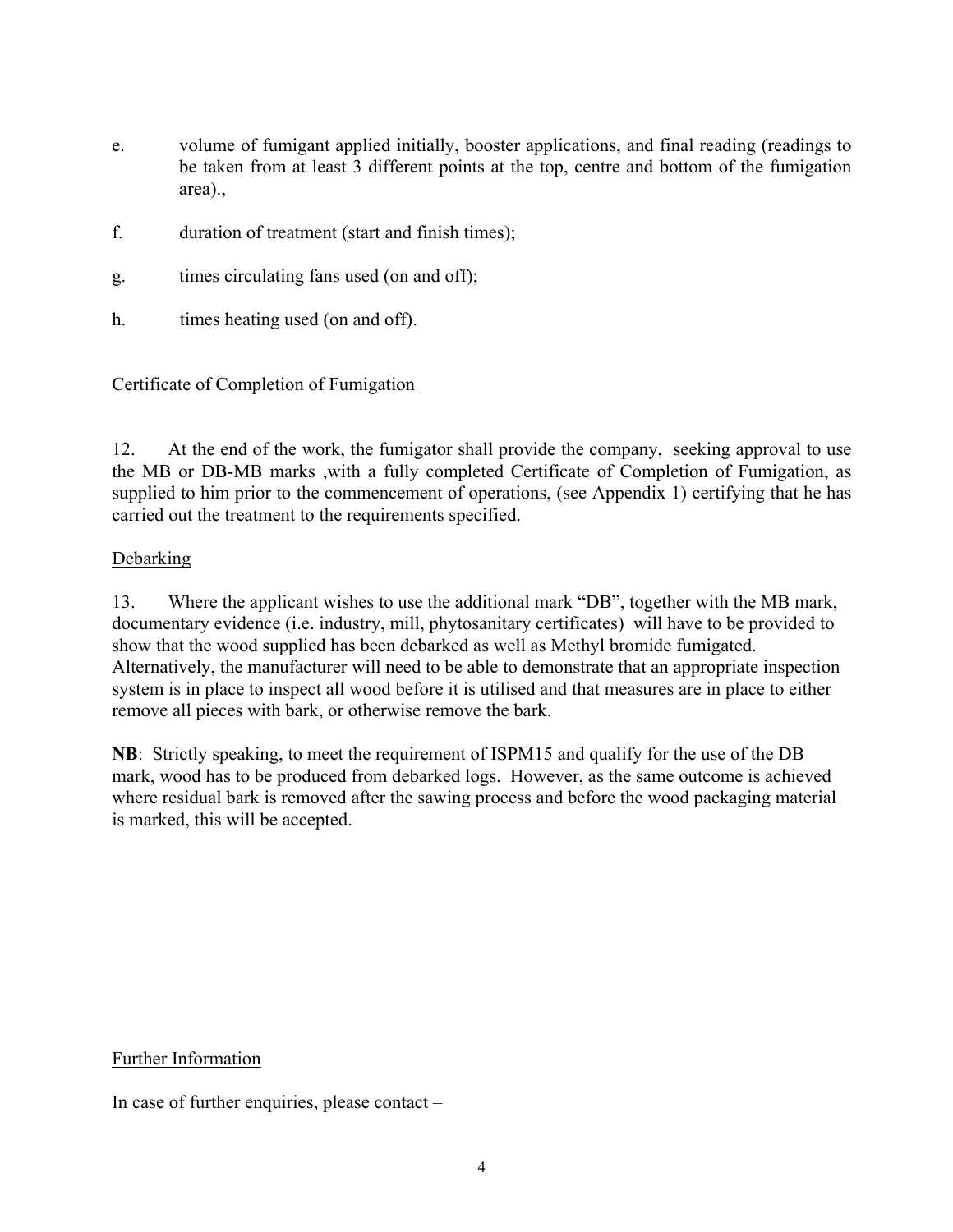Ian Brownlee Stewart Snape Scotland Edinburgh Edinburgh

Tel : 0131 314 6480<br>Fax : 0131 314 6148 Fax : 0131 314 6148 E-mail:  $ian.brownlee@forestry.gsi.gov.uk$ 

Steve Mears Regional Manager Louth Lincs

Tel/fax: 01507 328275 Mobile : 07831 204324 E-mail: steve.mears@forestry.gsi.gov.uk

Regional Manager Regional Manager (North)

Fax : 0131 314 6148 Mobile :07831 159014<br>
E-mail: ian.brownlee@forestry.gsi.gov.uk<br>
E-mail stewart.snape@forestry.gsi.gov.uk<br>
E-mail stewart.snape@forestry.gsi.gov.uk

Forestry Commission Plant Health Service July 2006

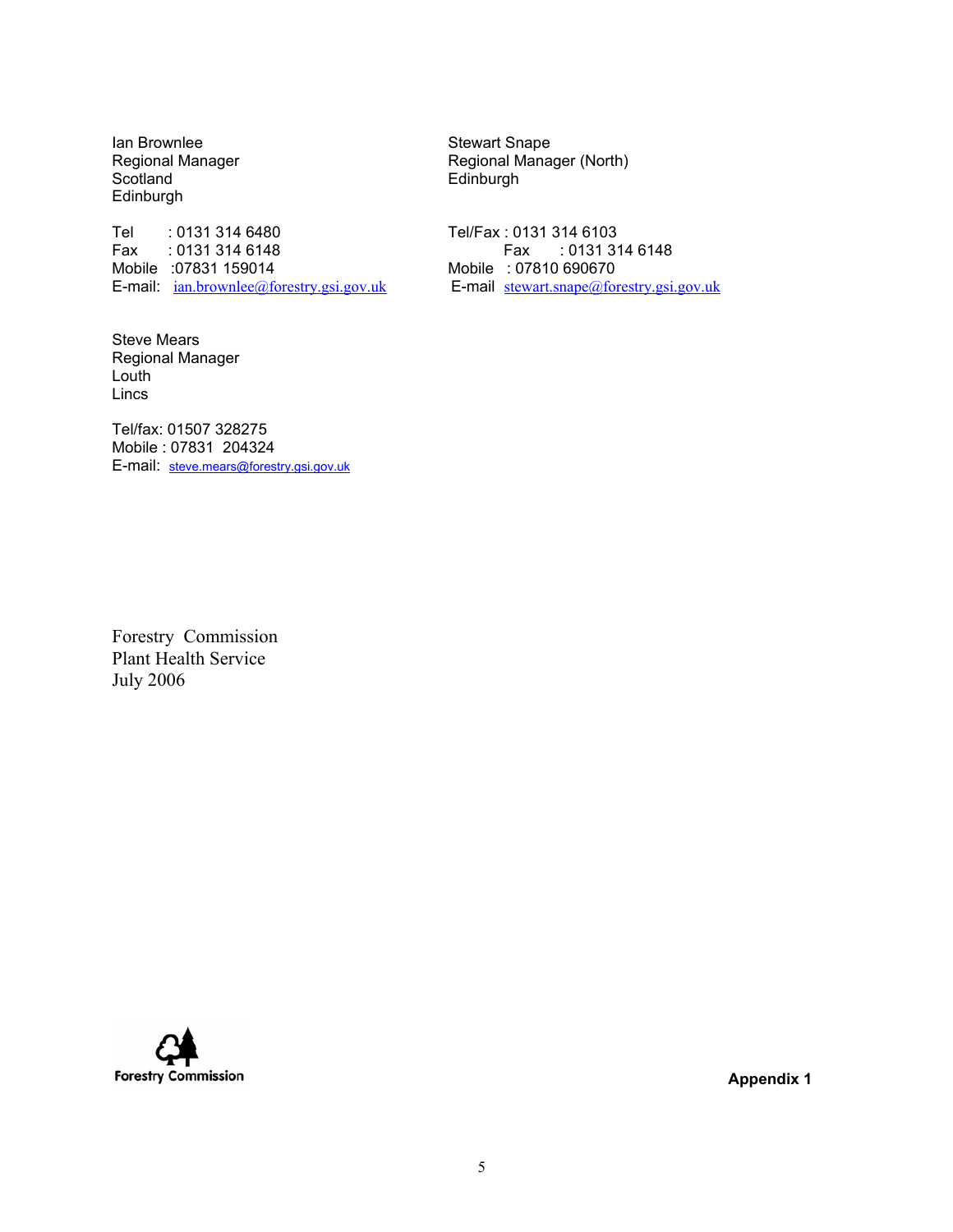## **Forestry Commission CERTIFICATE OF COMPLETION OF FUMIGATION**

| Wood Mark Registration Number FC                                                                                                                                                                                                                                                                                                                                                                                         |                                       |                                                                                                                                                                                                                                                                                                                                                                                                                                                                                                                                            |  |  |
|--------------------------------------------------------------------------------------------------------------------------------------------------------------------------------------------------------------------------------------------------------------------------------------------------------------------------------------------------------------------------------------------------------------------------|---------------------------------------|--------------------------------------------------------------------------------------------------------------------------------------------------------------------------------------------------------------------------------------------------------------------------------------------------------------------------------------------------------------------------------------------------------------------------------------------------------------------------------------------------------------------------------------------|--|--|
| To:                                                                                                                                                                                                                                                                                                                                                                                                                      | (Company Requesting<br>Mb Fumigation) | From:                                                                                                                                                                                                                                                                                                                                                                                                                                                                                                                                      |  |  |
|                                                                                                                                                                                                                                                                                                                                                                                                                          |                                       | This is to certify that the fumigation detailed below has been carried out in accordance with the Forestry<br>Commission's Standard Specification for fumigation with Methyl bromide, a copy of which was given to me<br>before the operation commenced. I further certify that that the information about the treatment which I have<br>recorded below is accurate and that in the event that it is found not to comply with the Standard<br>Specification then the Forestry Commission may require the treatment to be carried out again |  |  |
|                                                                                                                                                                                                                                                                                                                                                                                                                          |                                       |                                                                                                                                                                                                                                                                                                                                                                                                                                                                                                                                            |  |  |
| <b>Details of the Commodity</b><br>Pallets □ Crates/cases/drums etc □ Sawnwood □Hardwood □ Softwood □ Species (if Known)<br>Are the timber packs or packaging materials "in stick" with an air space between each layer? Yes $\Box$ No $\Box$<br>Yes $\Box$ No $\Box$<br>If "no", were bearers placed between each layer of packs and at ground level?<br>Marks/Lot numbers<br>Fumigation Site (yard/shed/container etc) |                                       |                                                                                                                                                                                                                                                                                                                                                                                                                                                                                                                                            |  |  |
| <b>Details of Fumigation</b>                                                                                                                                                                                                                                                                                                                                                                                             |                                       |                                                                                                                                                                                                                                                                                                                                                                                                                                                                                                                                            |  |  |
| Dimension of fumigation area (m) Length Width Width Height<br>Mass of Methyl bromide used (kg): initial $\Box$ ; booster(s) $\Box$ @ 30 mins: $\Box$ @                                                                                                                                                                                                                                                                   | $\Box$ @                              | $\Box$<br>Volume $(m^3)$<br>hrs:<br>hrs; $\Box$ @ hrs $\Box$ @<br>hrs                                                                                                                                                                                                                                                                                                                                                                                                                                                                      |  |  |
| Duration: Date started 1. 1. Date finished 1. 1.                                                                                                                                                                                                                                                                                                                                                                         |                                       |                                                                                                                                                                                                                                                                                                                                                                                                                                                                                                                                            |  |  |
| Time Started __________ hours. Time vented __________ hours. Time finished _________ hours                                                                                                                                                                                                                                                                                                                               |                                       |                                                                                                                                                                                                                                                                                                                                                                                                                                                                                                                                            |  |  |
|                                                                                                                                                                                                                                                                                                                                                                                                                          |                                       |                                                                                                                                                                                                                                                                                                                                                                                                                                                                                                                                            |  |  |
| Time circulating fans used - ON __________hours. OFF __________________hours. Number of fans _____<br>Time heating used - ON ____________ hours. OFF ______________<br>hours                                                                                                                                                                                                                                             |                                       |                                                                                                                                                                                                                                                                                                                                                                                                                                                                                                                                            |  |  |

TURN OVER THE PAGE

#### **Details of sample points and readings taken**

In the diagram below, indicate the positions of gas sample points (G1, G2, etc) and temperature sensors (T1, T2, etc). You may add any other information you think is relevant, eg, position of fans, gas lines etc.